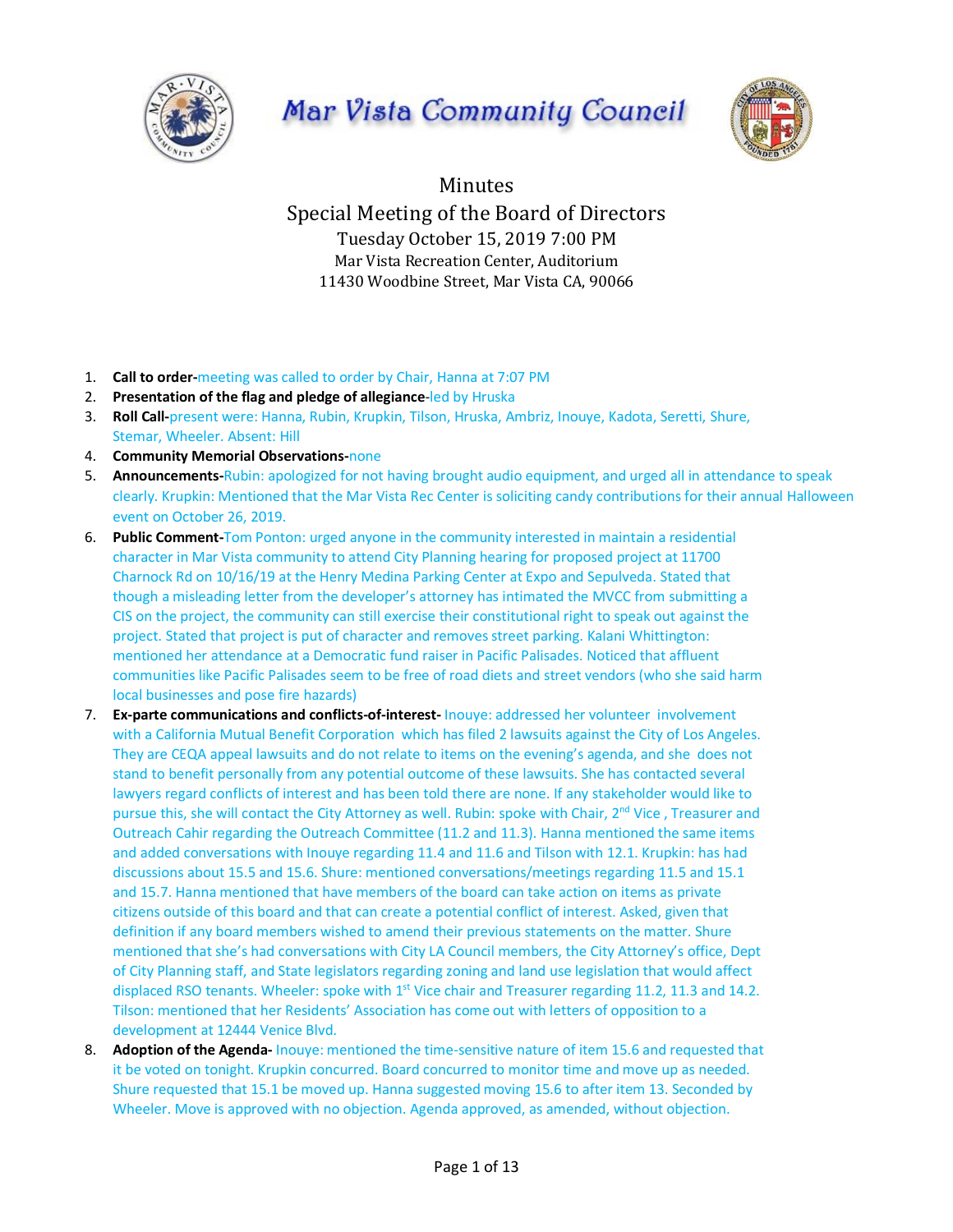9. **Approval of minutes-**Minutes from Aug and Sept 2019 to be approved. Hruska asked for corrections to be submitted to her in writing. Rubin: mentioned that he would prefer his name to be listed as Martin or Rubin as opposed to Marty and proposed that Sept Minutes be tabled as he'd not reviewed them yet.(second:Wheeler). Sept Minutes postponed without objection. Corrections presented to Aug minutes. Motion to approved amended minutes (Rubin/Seretti). Aug min approved without objection

# 10. **Reports-**

# **10.1 Elected Official and City Department reports:**

# CD11 (Hannah Levien):

1) New Care and Care Plus teams created in an attempt to consolidate and change, the way city views land deploys encampment cleanups. New system includes 2 components. First component involves a Care Team (each council district will have one). These teams are composed of 4 LASAN workers and 2 LHASA HET Outreach workers. Each neighborhood in each district receives between 5-7 days of attention. For Mar Vista, that means that it will receive 6 days of attention in Oct. This is not a comprehensive clean up. Will Not include LAPD. Community should still use 311 to report encampment related request because these will be used in the deployment of the teams. She herself will also input request directly.

Care Plus is essentially the same as what has been happening with the CSLA Cleanups., which are comprehensive and involve LAPD. Mar Vista gets 4 of these per month. These now will include a hygiene center once per month deployed the day before which includes showers and bathrooms for 5 hrs.

2) Mentioned that Albert Torres, the Park Ranger for Mar Vista, died of a heart attack while fighting the Saddleback Fire. There will be an adjourning motion at the City Council regarding this on 10/18.

3) Mentioned rally at City Council addressing enforcement of ShortTerm Rentals. This potentially takes affordable permanent units off the market

4) Regarding item 15.3: Clean and Green teams. Will be difficult to have LASAN implement regular street sweeping along Centinela and she will be glad to assist in getting Clean and Green teams to the area as an alternate measure.

Wheeler: asked if there's been any evaluation of Care and Care Plus teams. Levien: they've only been in force a short time, but she will update when information becomes available.

Tilson: asked if there's any update on the proposed permanent supportive housing project at the DCRC offices on Venice. Levien: No. Tilson: asked if council office would consider an ordinance mandating house rules for the project. Levien: will ask the councilmember. Mentioned that there are general ordinances that govern general issues like noise.

Shure: requested CD11 (and CD5) to inform the MVCC of motions they file that address issues that significantly impact the community. Levien: will do.

Krupkin: asked if any city agency had assisted a homeless individual (Paul) who lives in his car on inglewood in terms of getting a Safe park location. Levien: LHASA has contacted him and will give her an update.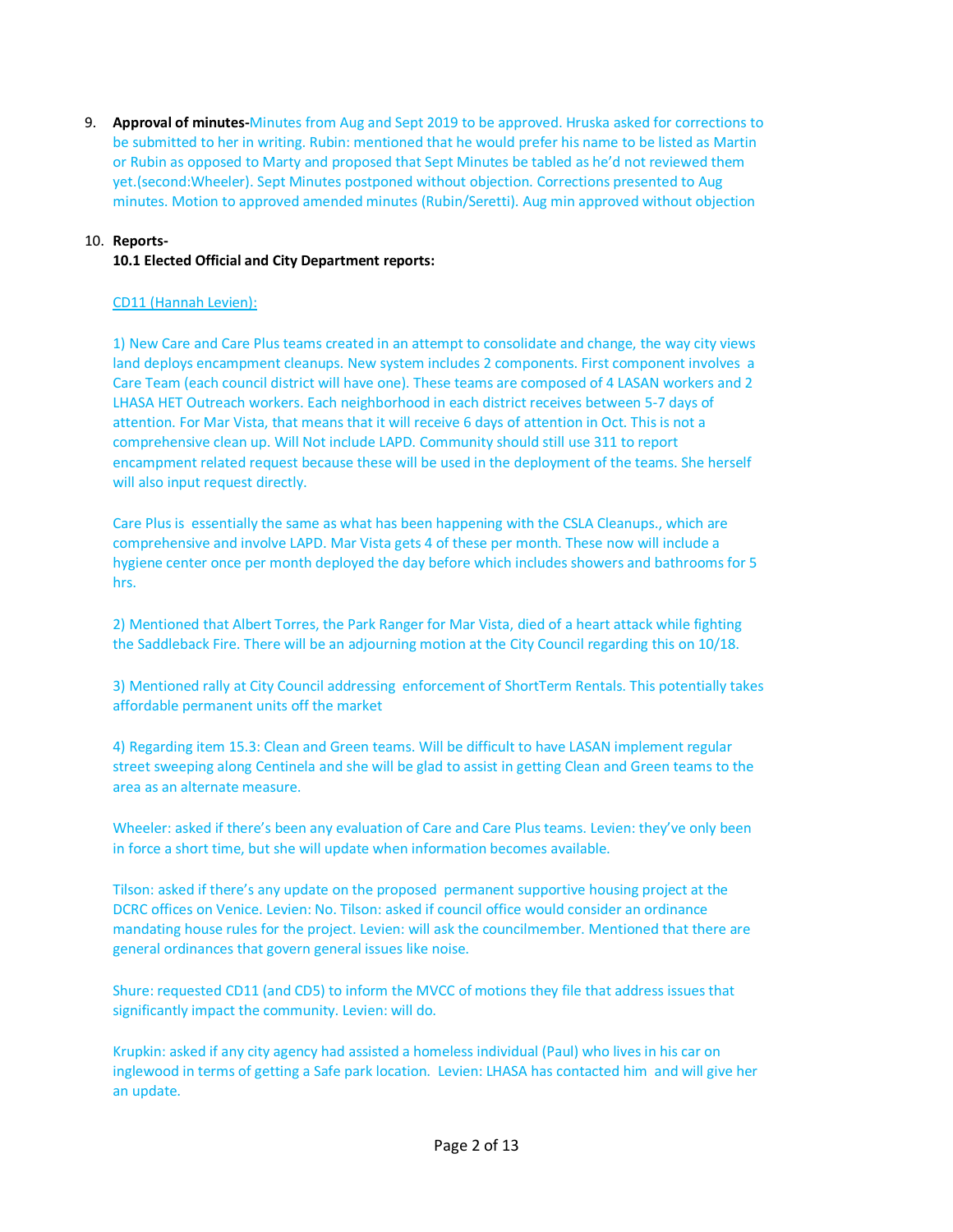Kacey Kokenda (State Assembly Member Kamlager-Dove's Office):

Announced that all of the bills authored by the assembly member passed and were signed by the governor. Announced a Town Hall on Incarcerated Women which the assembly member will chair on Oct 16, 2019.

Officer Jennifer Muther [new SLO, Zones 2, 3, 4 and (majority of) 6]

Presented the following Statistics:

Part 1 Crimes-Violent (Homicide, Rape , Robbery, Aggravated Assault)

Homicide : zero (no change),

Rape : 7 (last year : 4),

Robbery : 21 (last year:19),

Aggravated Assault : 41 (last year: 42)

Total Part 1 Violent Crimes: 6% increase over last year

Part 1 Crimes -Non Violent (Burglary, Grand Theft Auto, Burglary/Theft of a motor vehicle, Theft)

Burglary: 139 (last year 176)

Grand Theft Auto: 54 (last year: 60)

Burglary/Theft: 147 (last year: 178)

Theft: 152 (last year: 162)

Total Property Crime (Part 1 non Violent) : 492 (last year: 576)

Total Part 1 Crimes: 561 (last year: 641) Total decrease of 12.5%

Reported that, in Sept, there were 14 residential burglaries (from 10 FWY to Palms and Sawtelle to Centinela). Nine were shattered sliding glass doors. Three of these were in Mar Vista. Six arrests have been made and property was recovered and there's been a concomitant decrease in residential burglaries in the area since then, so it is believed the individuals arrested were responsible for these crimes.

Advised locking doors when not at home, no matter how short the outing. Mentioned that we are being watched. Also advised communicating with neighbors, not leaving mail outside, locking vehicles, even if they're in the driveway.

Inouye: asked if MVCC could, in the future, receive a comprehensive report for all the MVCC Zones.

Muther : Responded that she would try to communicate with the other SLOs. Mentioned that email is the best way to communicate with her.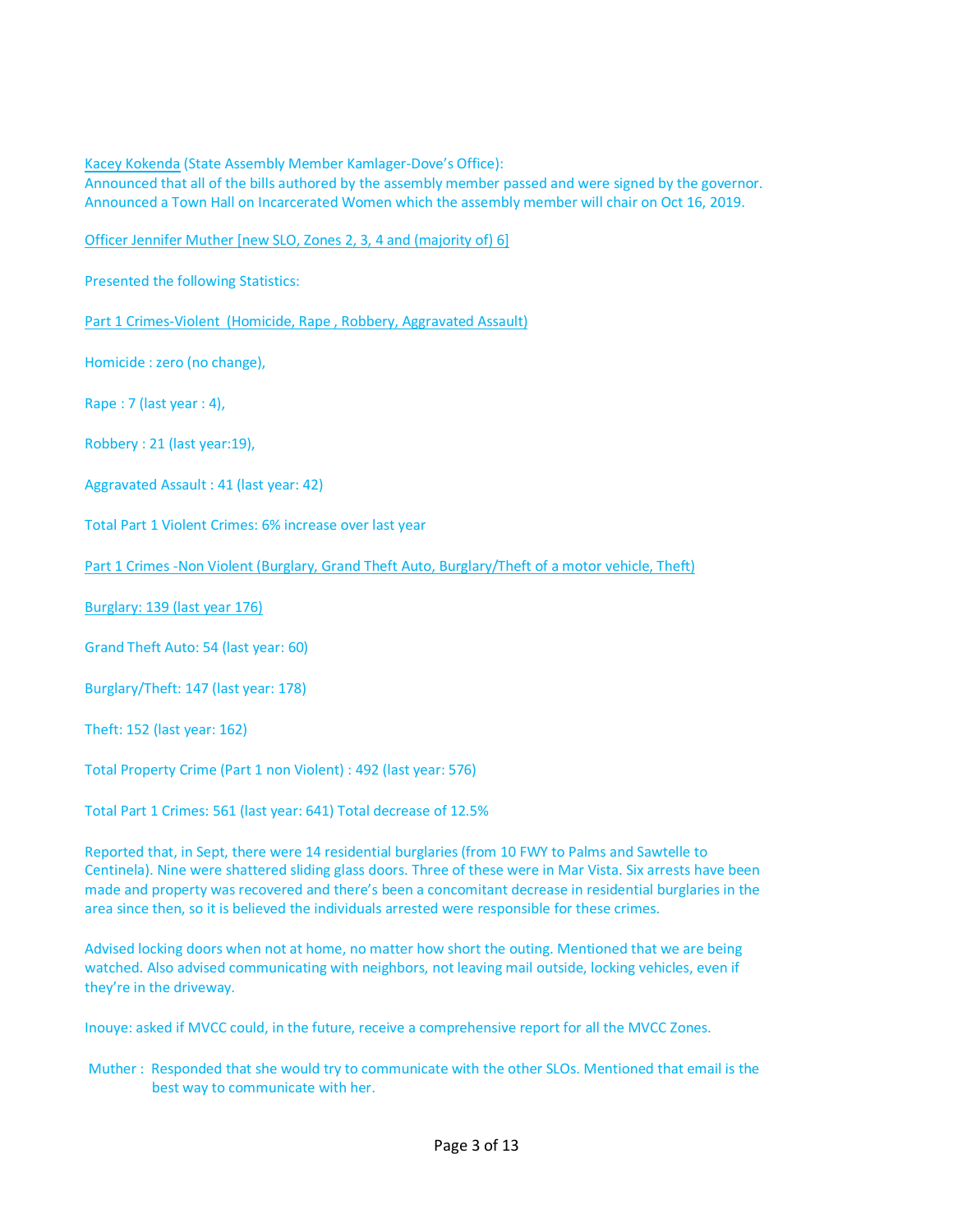Seretti: Asked how the statistics are compiled: arrests only?

Muther: No, is based on reports. Advocated that this means that reports should always be made as this is used for the allocation of resources.

## Vanessa Serrano (DONE):

- 1) Announced Election Feedback Session on Oct 22, 2019 (6:30-8:30) at Mar Vista Rec Center. City Clerk representatives as well as DONE will be attending.
- 2) Announced next Homelessness Liaison meeting Oct 29, 2019 (6:30-8:30) at City Hall Room 350.

## **10.2 Officer Reports:**

| Chair (Hanna)                        | : Announced that Zone 4 Direct, Seretti is currently performing contracting work<br>for him and is being paid market rate.                                      |
|--------------------------------------|-----------------------------------------------------------------------------------------------------------------------------------------------------------------|
| 1 <sup>st</sup> Vice Chair (Rubin)   | : Attended Congress of Neighborhoods and he found it very useful. Thanked<br>Primo's Doughnuts for providing doughnuts for the last 3 BOD meetings.             |
| 2 <sup>nd</sup> Vice Chair (Krupkin) | : still trying to get some committees into regular meetings. Working with Vanessa<br>Serrano to review the On Site Assessment Checklist for venues.             |
| Secretary (Hruska)                   | : Still waiting for input from Board members for DONE Roster. Needs 1) private<br>Email to link to MVCC email 2) Address 3) phone number. Also awaiting contact |
| <b>Treasurer (Tilson)</b>            | info for item 15.5 and 15.6 on Aug 2019 agenda.<br>: Reviewed submitted Treasurer's Report.                                                                     |

Wheeler: made motion to suspend Zone and Committee Reports to the end of the meeting. Second: Hruska. Motion approved without objection.

## **11. Special Orders**

## **11.1 Presentation Regarding Historic Fire station 62-**

- Albert Olson : Announced new website for Historic Fire Station 62: Historic62.org The public can now donate online via this website. This may be either via an immediate donation or a pledge. Checks will still also be accepted to the PO box address.
	- Solicited invitations from local community groups to present to them on behalf of HFS62.
	- Also announced their annual meeting on Nov 14, 2019 at St Bede's Church, 7:30 Will Include a presentation by architect Jack Bian.
	- Meeting will also have community discussion on how the new Community Center be used.
- **11.2 Resignation from Outreach Committee-** discussion and possible action regarding the resignation Of Ashley Zeldin as the First Vice Chair of the Outreach Committee.

 Hanna: announced receipt of letter of resignation from Ashley Zeldin Wheeler: stated that she took issue with several of the points made in Zeldin's resignation letter. Wanted to state, for the record, that there is documentation to prove that Ms Zeldin's points are false. Wheeler read a portion of an email from Ms Zeldin that contradicts one of Ms Zeldin's points

- Shure: thanked Zeldin for her work thus far and encouraged her to continue with the MVCC in other capacities.
- Inouye : mentioned that she felt this represented a volunteer management issue and suggested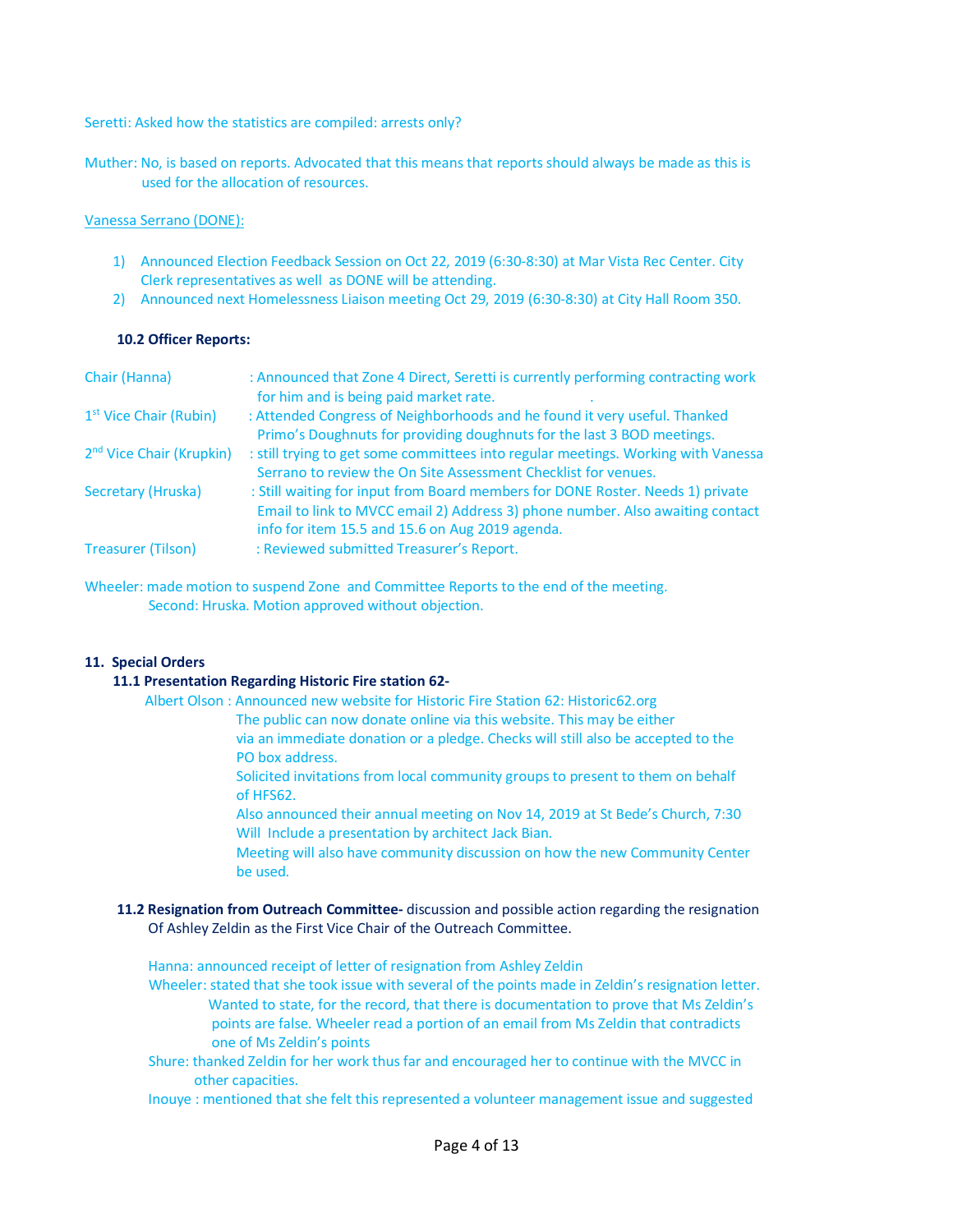that one way to resolve this would be to provide volunteer management training for Board members. Hanna concurred.

- Seretti: Mentioned that he couldn't see Wheeler's name in the submitted letter. Hanna responded that the letter had ben redacted.
- Ambriz: suggested that committee assignments should insure equal opportunities and Responsibilities.
- Krupkin: thanked Ambriz and added that it would be beneficial for all committee chairs to work towards the benefit of the community.

Hanna: thanked Zeldin for her past and future service and accepted her resignation with regret.

- **11.3 Appointment to the Outreach Committee-**Discussion and possible action regarding the appoint ment of Martin Rubin as the First Vice Chair of the Outreach Committee.
	- Hanna: nominated Martin Rubin
	- Inouye: asked chair to consider making Rubin Chair of Outreach until issues are resolved. Hanna responded that the way the item is agendized does not permit this
	- Wheeler: stated that she is honored that Rubin has consented to be First Vice Chair of Outreach He will have full support

Krupkin: wanted to stress the need for a procedure to request venues in a timely manner

 Ambriz: asked to be remined who the Second Vice Chair of Outreach is. (Hanna: Adriana De La Cruz) and asked if Chair had considered appointing De La Cruz as First Vice Chair. Hanna responded that he felt that the appointment of Rubin would be more efficacious. Mentioned that Rubin also holds 3 other MVCC positions and stated that the current position might provide the opportunity for participation to someone else.

#### Appointment confirmed (7Y/4N-Ambriz, Inouye, Kadota, Seretti/1 Abstention-Krupkin/1Absent-Hill)

 **11.4 Appointment of Representatives to Project Update Meeting for the Culver City Stormwater Project-** Discussion and possible action regarding the appointment of Michelle Krupkin and Selena Inouye to represent MVCC at the Project Update Meeting for the Culver City Stormwater Project.

 Motion to approve (Rubin/krupkin) Appointment approved (11Y/1Abstention -Hanna/1 Absent-Hill)

 **11.5 Presentation Regarding 12444 and 12575 Venice Blvd-** informational presentation and update Developer.

 Shure: Suggested that, since the developer's representative, Ms. Choi was not present, that this Item be rescheduled until a time that she (Shure) can contact her about rescheduling. Board concurred without objection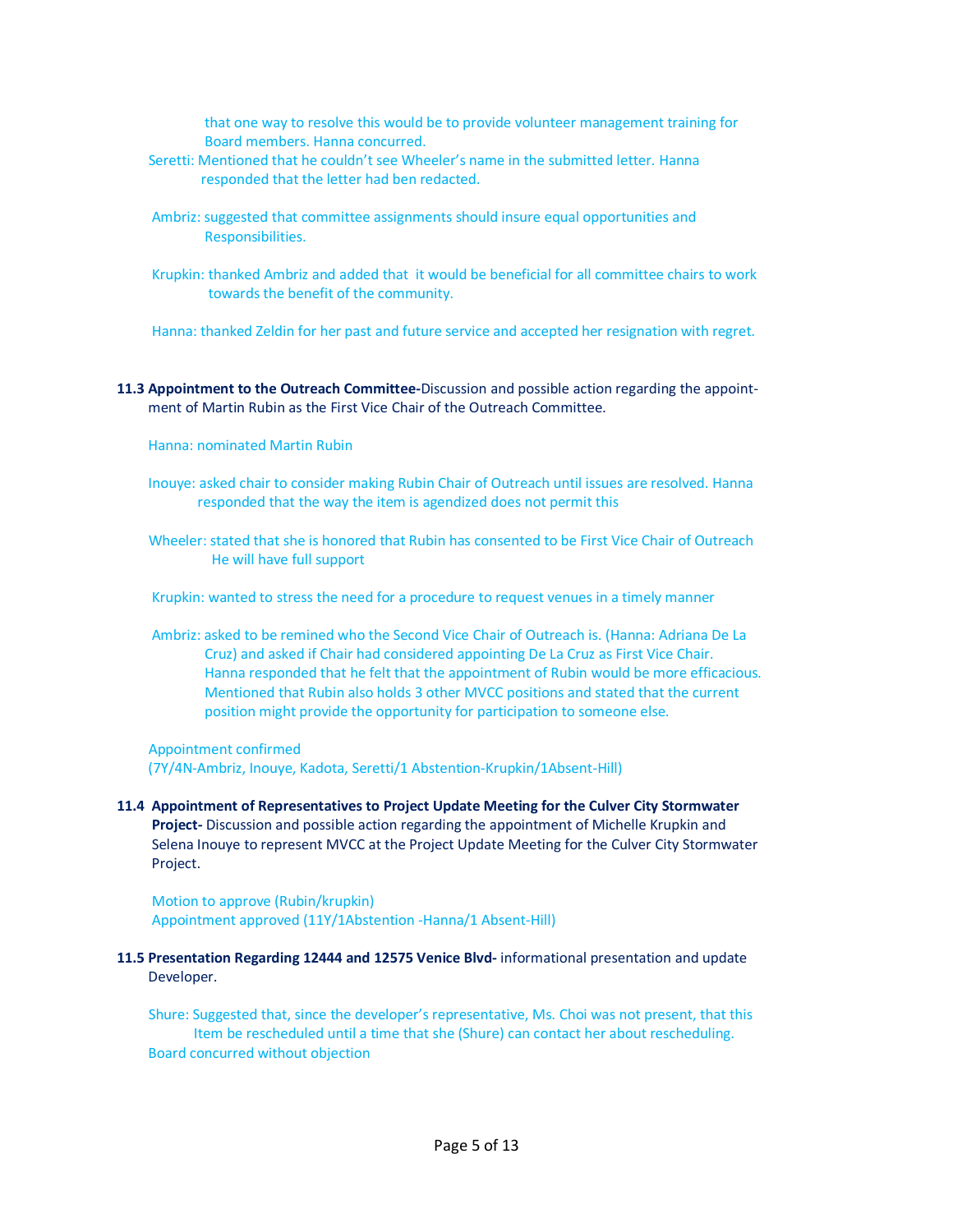- **11.6 Appointment to StreetsLA Stakeholder Advisory Council-** Discussion and possible action regarding approval of a letter recommending Selena Inouye to represent MVCC on the StreetsLA Stakeholder Advisory Council.
	- Hanna: mentioned letter from stakeholder he'd received expressing concerns of conflict of interest regarding this appointment. Acknowledged Inouye's earlier addressing of this and asked Inouye if she would commit herself to recuse herself from any matter where she has a conflict? Inouye: yes. Hanna: asked if Inouye would discuss this situation with the City Attorney? Inouye: yes
	- Ambriz: asked if the reports from this Council would be made to T&I or the MVCC Board. Inouye responded: T&I

 Motion to approve (Rubin/Hruska) Approved (9Y/3 Abstentions-Shure, Hanna, Kadota/1 Absent-Hill)

**12 Consent Calendar-** The consent calendar is reserved for items deemed to be routine and non controversial. Any board member may pull an item or items for further discussion

Wheeler: asked to pull 12.3, 12.4, 12.5 and 12.6

Motion to approve remaining consent items (Shure/Stemar):

- **12.1 [FUNDING][Tilson] FY2019-2010 budget revisions-**action regarding revisions to the FT 2019-2020 budget to support the funding items below and for other purposes
- **12.2 [FUNDING][Tilson] Monthly Expenditure Report-**approval of the Monthly Expenditure Report for Sept., 2019
- **12.7 [FUNDING][ExFin] Board Member Reimbursement-**approval of a reimbursement in the amount of \$52.51 to Elliot Hanna for a storage container and spare batteries for MVCC's audio equipment
- **12.8 [FUNDING][ExFin] Board Member Reimbursement-**approval of a reimbursement in the amount Of \$86.28 to Kathryn Wheeler for a cart and miscellaneous supplies to conduct outreach at Community events.

Motion approved (11Y 0 N/1 Abstention-Hanna/1 Absent-Hill)

#### **13.0 Excluded Consent Items**

 **12.3 [FUNDING][T&I][Mobility SubCommittee] 2nd Annual Mar Vista Bike Safety Fair-** Presentation and discussion about MVCC sponsoring and funding this above event for no more than \$2000 (conditional upon submission of and approval of event paperwork)

 Wheeler: had questions regarding how much was spent last year on this event, what was the outcome. Since this, along with item 12.4, represent close to 10% of the entire MVCC Budget, wanted to know a bit more about the details regarding these.

Holly: wanted to know if this was going to be an event

 Kadota: this item was to have gone to the board a month prior (the event was scheduled to be Fall event. Will now attempt to do it in Spring. Had over 100 kids participate. Had representatives from Red Cross, CERT, LAPD, LAFD. Had helmet give aways from and Donations from JUMP and Westside Village. Had build-it first aid kits and 6 kids left with their training wheels removed. Is a 12 station course and a vendor was paid to set this up. Had electric scooters for demonstration (LIME & JUMP). Partnered with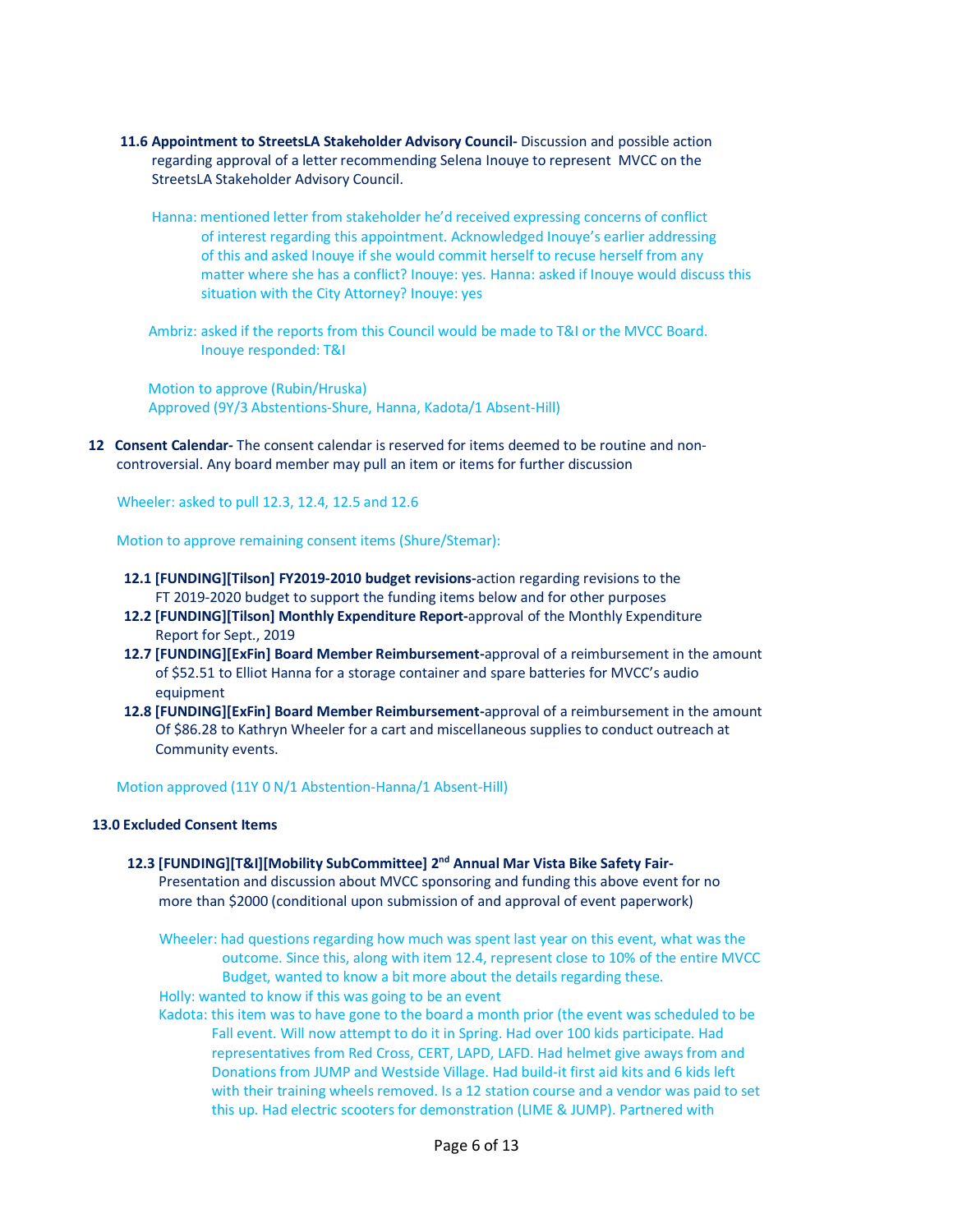Richland Ave School. Are hoping to partner with Zone 6 school (Beethoven or Walgrove) next time to rotate participation. Costs are for some of the outreach publicity, partnering with vendors who provide the training and miscellaneous costs. Also covered safety vests.

 Tilson: asked if this will be an official event with official paperwork? Kadota: yes Seretti: Asked if 12.2 and 12.3 were to happen concomitantly Kadota: no, the safe Cycling Wallet cards and Booklets are separate. Can be given out year round. Krupkin: was the appropriate follow up paperwork filed for this event last year? Tilson: it was not treated as an official event or NPG last year Wheeler: how much was spent? Discussion of what had been spent the previous year Kadota: there was \$1000 that we did not spent. Tilson: whatever was spent was used except for the adult vests Rubin: safety book looks like something that would be offered by DMV. Is there a similar book that they publish that's available? Kadota: DMV does not train or publish safe cycling information that I'm aware of. AAA publishes a Sharing of the Road booklet, but it's cycling information is rudimentary Inouye: can you (Kadota) update me on your previous request for an NPG for Walk'in Rollers at the Mobility Committee? Is that going to be part of this event? Kadota: it could be, under that \$2000 Discussion of cost of booklets. Ambriz: is it available in Spanish? Kadota: don't know

 Motion to approve 12.3 (Shure/Stemar) Motion approved (9Y/0N/3 Abstentions-Hanna, Tilson, Krupkin/1 Absent-Hill)

## **12.4 [FUNDING][T&I][Mobility SubCommittee]** Safe Cycling Wallet Cards and Booklets. Presentation and discussion about the MVCC funding and printing/purchasing safe Cycling wallet cards and booklets not to exceed \$2000. (passed at Mobility Sub Committee 9/23/2019; passed, T&I October 2 2019)

Wheeler: some of my questions on this have been answered. They are about \$3 each and they are not time sensitive(?) Kadota: correct. Kadota: part of the cost is for a stamp to stamp them with MVCC information Michelle: are these being ordered from a nonprofit? Kadota: yes Seretti: where are they being distributed? Kadota: whenever we have safety fairs. Thinking of sponsoring an Adventure Jamboree In the Spring. Or to LAPD (for the cadettes) Would be a timeless resource. Ambriz: reiterated her desire to see them made available in Spanish

 Motion to approve (Shure/Stemar) Motion approved (8Y/4 Abstentions-Inouye, Krupkin, Hanna, Seretti/1 Absent-Hill)

 **12.5 [FUNDING][OUTREACH] Advertising in Hilltop\_ Neighbors Association's Quarterly Newsletter-**Discussion and possible action regarding an expenditure not to exceed \$150 For advertising in the upcoming Hilltops Neighborhood Association's quarterly newsletter.

# **12.6 [FUNDING][OUTREACH] Table rental at Hilltop\_ Neighbors Association's Annual Meeting**

Discussion and possible action regarding an expenditure not to exceed \$150 for table rental at Hilltop Neighbors' annual meeting.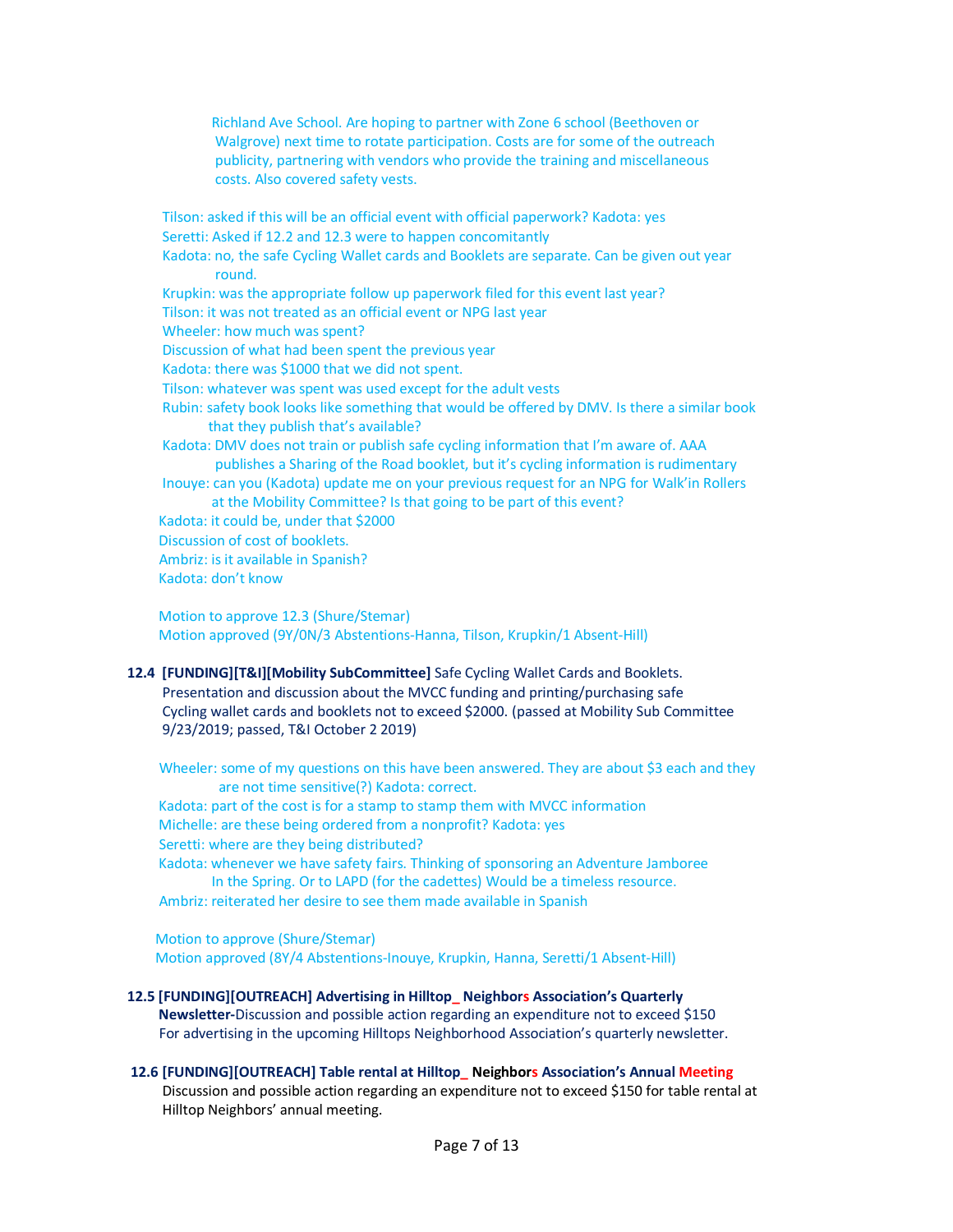Wheeler: motion to amend both motions with spelling corrections (in red). Second: Hruska

Amendment passed without objection

 Motion to approve 12.5 (Hruska/Wheeler) Motion approved (11Y/0N/1 Abstention-Hanna/1 Absent-Hill)

 Michelle: asked if the funding was indeed for the Hilltop Picnic, which had already transpired Hruska/Wheeler: this is for the Annual Meeting not the picnic

 Ambriz: asked if MVCC has a space on the calendar for informing Mar Vista residents of the various community organization meetings.

 Wheeler: this is already being done: on calendar, Facebook, Instagram, Twitter and, once per month, on Nextdoor.

 Motion to amend (Ambriz/Wheeler) Motion amended without objection Motion to approve as amended (Wheeler/Rubin) Motions approved without objection (Absent-Hill)

## **15.1 [POLICY][PLUM]- Presentation Regarding 3577 Overland Avenue Development-** Discussion and possible action regarding the development at 3577 Overland Avenue-

 Presentation from Burns & Bouchard led by Kristen Lonner, Sam Moussedin, Simon Lazar and Josh Geyer

 119 Unit, Mixed use, with 11 Extremely Low Income Units (TOC project) and 100% of the Units be rent-controlled. Also a 200,000 square ft retail space Project covers several lots. Project was reduced by one floor after community engagement Are providing tenants METRO passes and engaging with companies like Envoy (pool car service) Also will provide Uber/Lyft pickup/drop-off areas as well as scooter parking Will provide Emergency Call buttons outside 126 parking spaces Have assisted surrounding community in getting preferential parking on local streets, which Residents of the project will not have access to Wheeler: asked how many of each type unit there are Lonner: 45 studios, 53 1-BR and 21 2-BR Wheeler are there separate parking spaces for commercial? Lonner: 7 of the 126 spaces are reserved for commercial Wheeler: thanked them for removing a floor. Asked how many meetings group had with the community. Lonner: about 5-10 Wheeler: and people? Lonner: over 100 Rubin: asked where parking will be Lonner: underneath the building Ambriz: asked where the building entrances were Lonner: off of Tabor Shure: Point of information: Westside Village Homeowners Association has not only approved this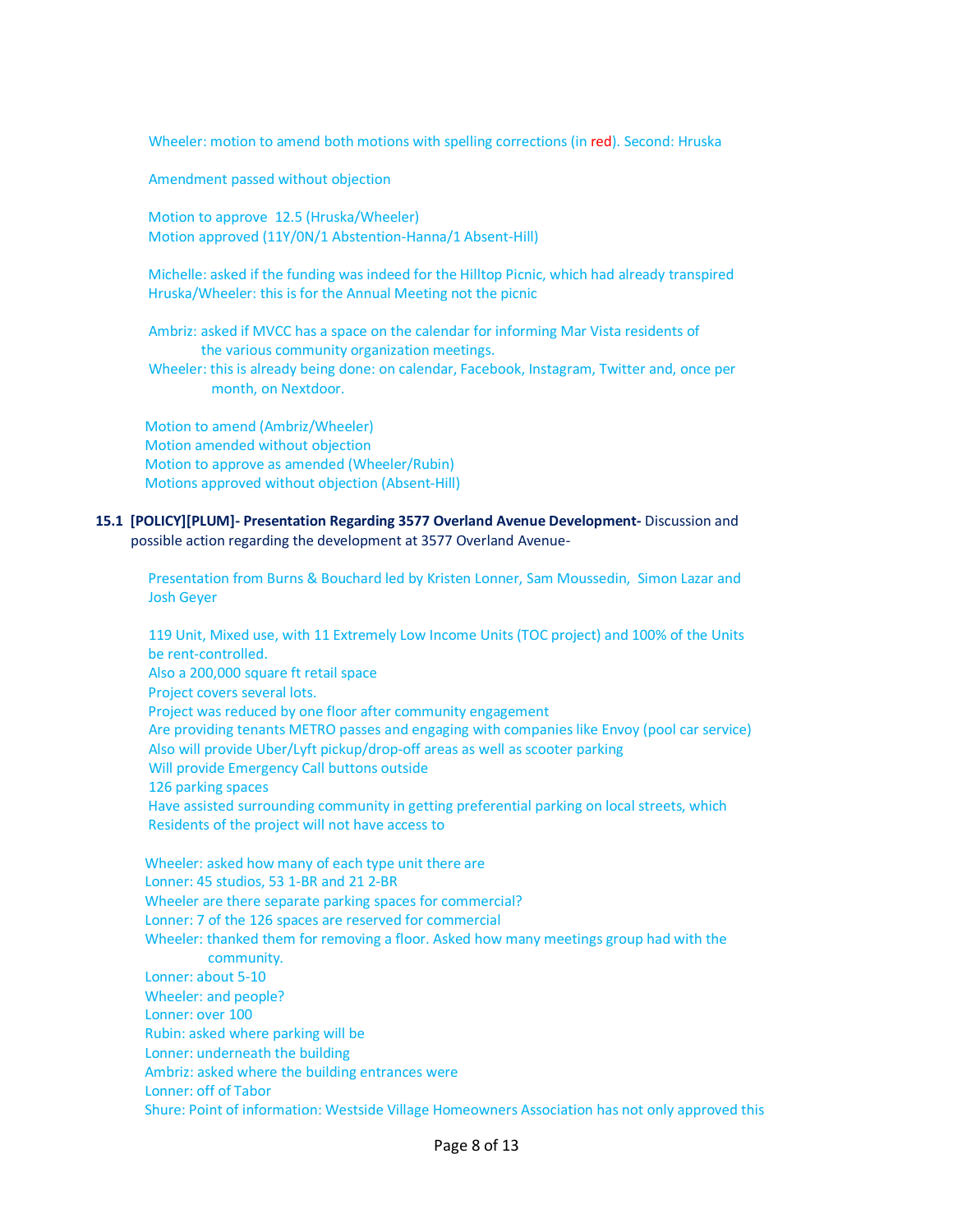Project but have engaged the residents immediately adjacent to it, who also approved it. Added that developers are going above and beyond Overland Ave's Great Streets Design, Are meeting Gold LEED Standards and are burying power lines. Thanked the developer For their engagement.

 Seretti: also thanked developer, and applauded their engagement from a builder's perspective Tilson: asked how many actual feet the building is

Lonner: will get back to her on this. Probably 70 or so feet

Krupkin: how many businesses does the 200,000 sq. feet of retail break down to

Lonner: are looking to lease to micro businesses, so would like to have as many as we can

Ambriz: asked about rent scales

Lonner: not sure at this point

 Stakeholder: asked what Extremely Low Income denotes Lonner: & Co: for the County a family of 4's maximum income for Very Low would be \$40,000. Extremely Low would be even lower. Rent would be about \$400-500.

 Motion to approve(Shure/Stemar) Motion approved (7Y/1N/4 Abstentions/1 Absent)

## **14. Unfinished business and General Orders**

the

#### **14.1 [ADMINISTARTIVE][ExFin] Acceptance of Reduced Tent Space –** Approval of a tent space Reduction from 10x10x10x5 for both the Blue and the Green Tent at Mar Vista Farmer's Market.

 Hanna: gave background. Received a letter from Diana Rogers, Manager of the MV Farmer's that MVCC would be receiving reduced tent space. The choice is, therefore, whether MVCC wishes to accept this, or whether it chooses to discontinue its presence at the Farmer's Market.

Motion to approve (Kadota/Wheeler)

|     | Wheeler: green tent is not really ours                                                                                                                                                                 |
|-----|--------------------------------------------------------------------------------------------------------------------------------------------------------------------------------------------------------|
|     | Hanna: that's not correct                                                                                                                                                                              |
|     | Wheeler: there is an email from Diana indicating that she has never charged MVCC for the<br>green tent. That the green tent belongs to Jeanne Kuntz                                                    |
|     | Hanna: That is a separate issue. Ms Kuntz has expressed a desire to be independent of the                                                                                                              |
|     | MVCC, but the green tent is an MVCC Brand and the notice we received was for a<br>reduction of both tents. Jeanne Kuntz becoming independent is another item that<br>can be agendized at another time. |
|     | Wheeler: Diana has also offered to purchase a new blue tent for MVCC. It is up and<br>functioning and she (Wheeler) would like to see it continue                                                      |
|     | Inouye: why are we being asked to reduce the tents and why are we not looking at combining                                                                                                             |
| the |                                                                                                                                                                                                        |
|     | blue and green tents and splitting the remaining space equally so that we have more<br>space?                                                                                                          |
|     | Hanna: reason was encroachment from the encampment. Have not considered combining the<br>2 tents because that was not the subject of the letter, though this is something that<br>could be considered  |
|     | Inouye: asked if Hanna would like to ask this of Diana before BOD votes                                                                                                                                |
|     | Wheeler: I have approached Diana about this and she is adamant that the green tent remain<br>separate.                                                                                                 |
|     |                                                                                                                                                                                                        |

Hanna: Diana has essentially commandeered the green tent and this is a separate issue that we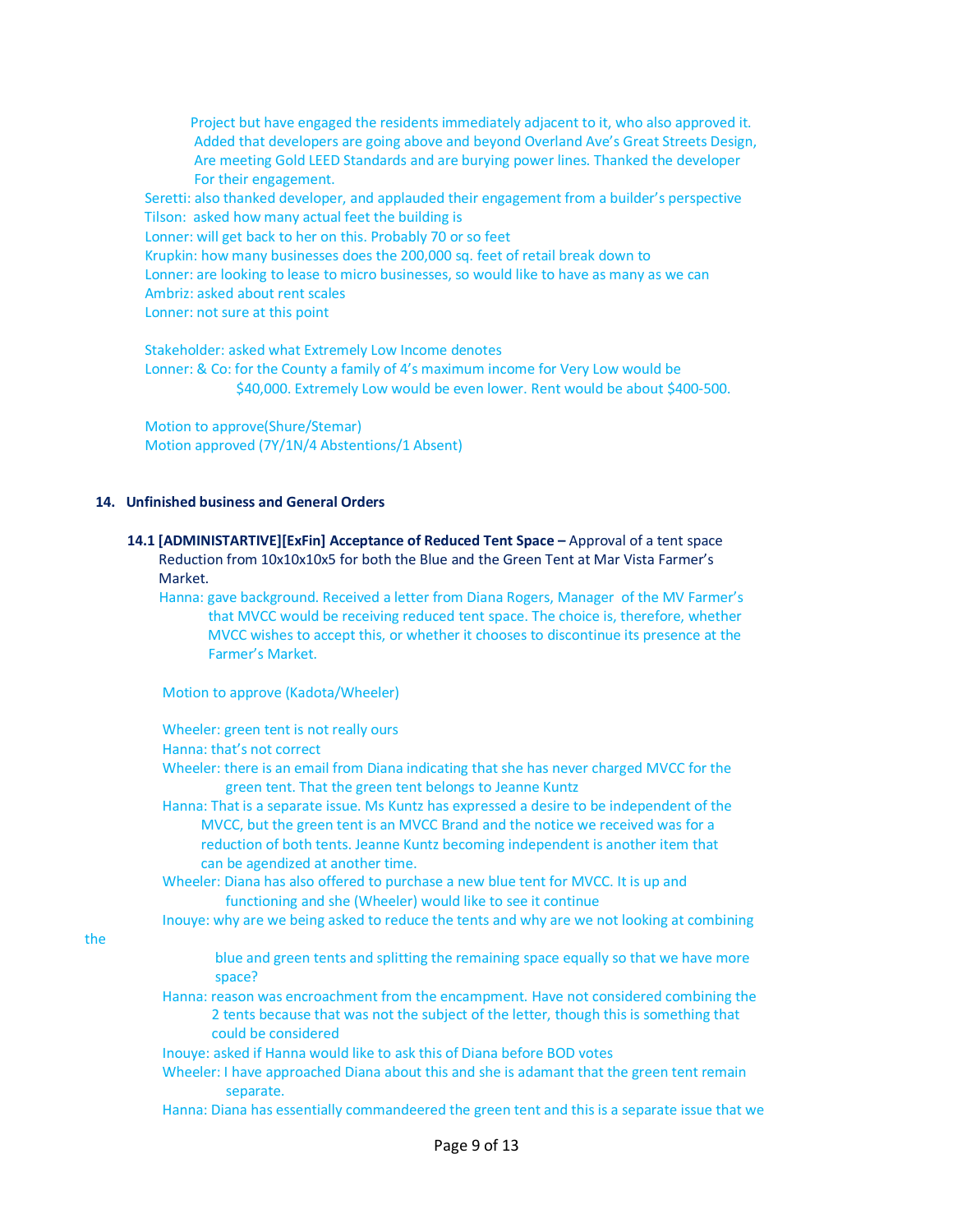are not prepared to address tonight

 Michelle: point of clarification. Asked if Treasurer could inform regarding whether or not MVCC pays for the green tent.

Tilson: \$1200/year we pay has always been considered to be for both tents

Motion approved (10Y/0N/2 Abstentions, Rubin, Hanna/1-Absent-Hill)

Inouye: point of order: Motion to suspend the rules and move up item 15.6 (second: Krupkin)

Motion approved by unanimous consent (2/3 majority 1 Abstention-Hanna/1 Absent-Hill)

#### **15.6 [POLICY][Krupkin and Inouye] LADOT and Bike Count in October and November 2019-**

 Discussion and possible motion regarding concerns about LADOT's upcoming Walk and Bike Count scheduled on Venice Blvd between Grand View and Ocean View Ave in Oct/Nov 2019

 Krupkin presented background on motion from packet. Motion requests purpose of the Count, methodologies to be employed and how the data collected will be used. Suggests that Count be done as a traffic engineering project using cameras, professionals instead of volunteers.

 Hanna: confirmed that motion is requesting MVCC send a letter expressing concerns about the methodology

Motion to approve (Rubin/Wheeler)

Inouye: stakeholders have expressed concerns that by announcing the count, perform-

- ing the count on weekends and using volunteers who are not required to take training sessions will skew the data, cause the data collected to be inaccurate and want to know what the data will be used for.
- Ambriz: stated that she was informed that LADOT will be hiring a firm to perform counts during the week and stated that it seemed to her that the purpose is safety
- Krupkin: asked from whom she'd heard this from

Ambriz: from a stakeholder

- Krupkin: someone from LADOT
- Ambriz: no, a community stakeholder
- Krupkin: do they know this to be a fact?
- Ambriz: I was informed that it was the case. Can get the answer if essential to vote
- Hruska: felt that transparency is essential to this process. If these numbers are going to drive policy, it should be performed in a completely transparent and professional manner. We shouldn't have to seek the answers out. They should be provided to us with the announcements. This motion, in asking standard statistical questions, is valid.
- Kadota: has participated in these counts for LA County Bike Coalition and the training/skill set is not complex. Part of the data is looked at historically. Will recount and confirm if there's an anomaly in the data. Found the use of volunteers relatively effective.
- Seretti: given the history of how traffic in the area has been counted in the past (i.e during holidays) the fact that these counts are being advertised strikes him as odd.
- Hruska: would agree that announcing the day and time of the count de-facto invalidates accuracy
- Krupkin: how the data will be used is also a huge question

Motion to approve: (Rubin/Stemar)

Motion approved (7Y/1N-Kadota/3 Abstentions-Hanna, Ambriz, Shure/1 absent-Hill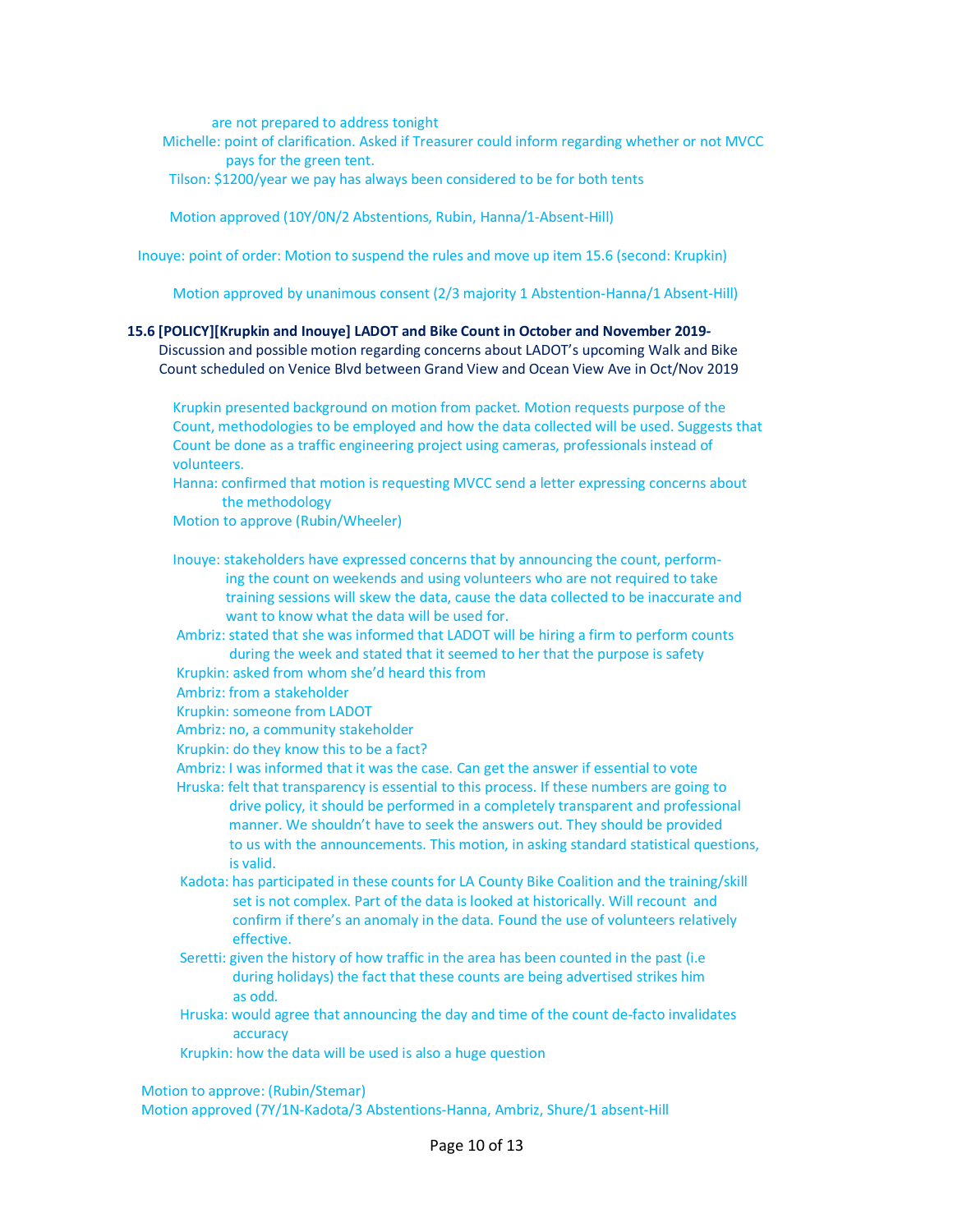## **14.2 [ADMINISTARTIVE][ExFin] Approval of Policy Regarding Use of the MVCC Seal-** Approval of a

- policy regarding the use of the MVCC seal Hanna: proposed that this be postponed to the next meeting Board unanimously consented
- **14.3 [POLICY][PH&S] Increased Community engagement from LAPD-** Discussion and possible action Regarding a request for increased presence and community engagement from LAPD

 Shure: questioned whether this motion is necessary. Asked if the community could simply request a meeting with Pacific Division's Capt. Setzer to be facilitated by the MVCC. Inouye: asked if Officer Aceves could be added to this requested meeting as he's been very difficult to reach.

 Stemar: suggested beginning with an email Hanna: concurred and suggested this motion be postponed indefinitely Board concurred unanimously

#### **14.4 [FUNDING][OUTREACH] Outreach to Stakeholders Regarding Proposed Construction-**

Approval of an appropriation not to exceed \$1000 for door hangers-including distribution costs to inform stakeholders of proposed construction projects (Note that PLUM passed a compet ing item not to exceed \$500)

 Wheeler presented motion, whose purpose is to engage the community Kadota: asked what is on the back. Should have something about the project and also MVCC Wheeler: the cost includes a stamp for that purpose. Discussion of possible re-design and which projects this would apply to

Kadota: motion to remand to Outreach for redesign (second: Ambriz)

Shure: offered to work with Wheeler to redesign.

Motion Approved by voice vote

## **15.2 [POLICY][OUTREACH] Mission Statement for Renters' Engagement SubCommittee-**Discussion And possible action regarding the mission statement for the Renters' Subcommittee

Tyler Laferriere read the proposed mission statement

- Ashley Zeldin: stated that her understanding of the subcommittee's purpose was to engage renters in outreach not necessarily to provide housing. Stated she was a renter and asked if the term "housing providers" be stricken
- Kadota: mentioned that working with housing providers might be useful for renters Liked the idea of a partnership opportunity
- Laferriere: this was brought up at a meeting by someone who turned out to be a housing landlord , so it was sort of under false pretenses. Liked the idea of partnering with housing providers but was ok with striking the phrase from the mission statement

Motion to approve (Rubin/Tilson)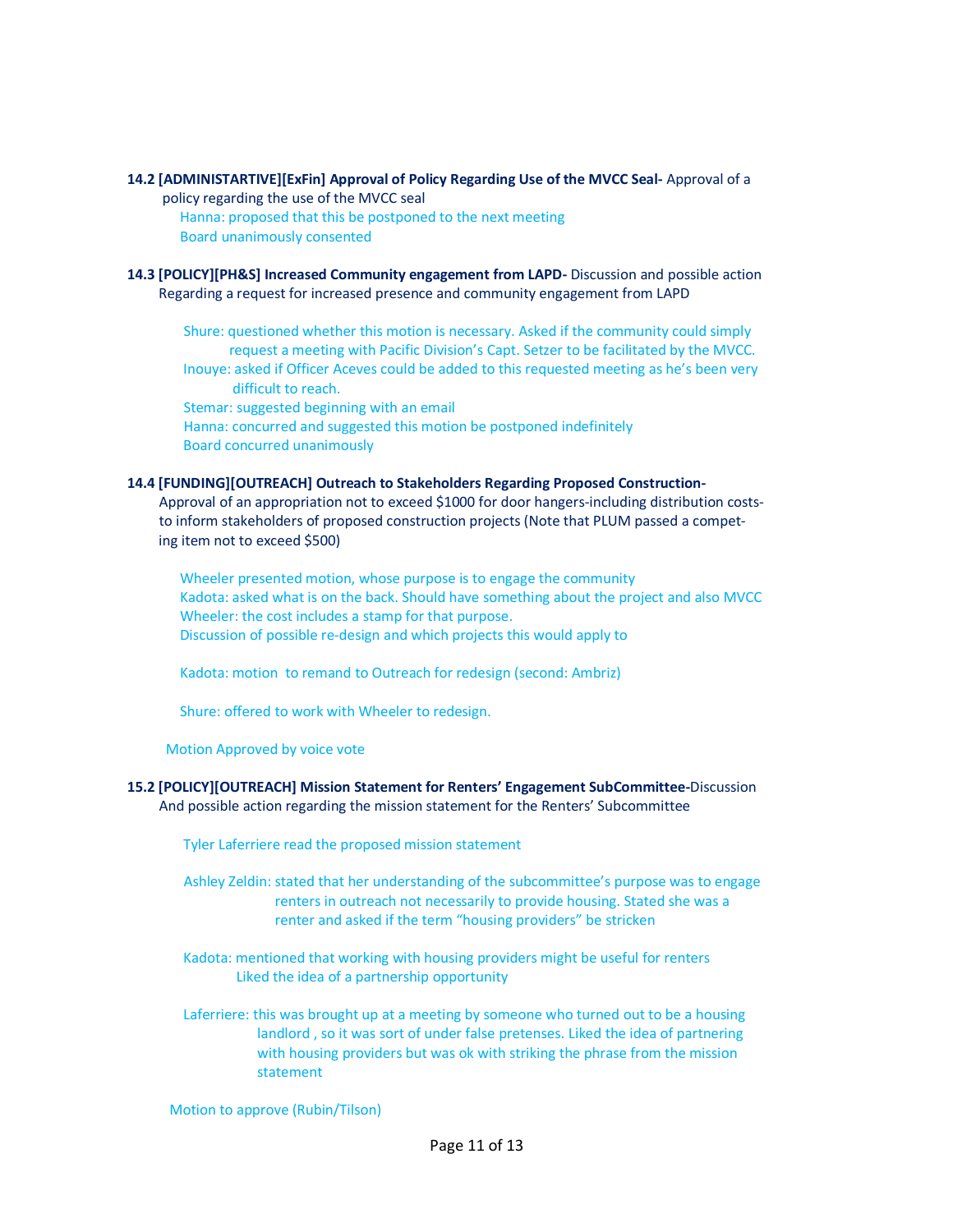- Ambriz: liked the statement. Would like to see if there's a way to represent renters' issues or concerns. Would like to propose a friendly amendment to add phrase regarding this
- Laferriere: the reason we did not include this is that it exceeded, per the Chair, the mandate under which the committee was created per the chair
- Hanna: Mar Vista is approximately 60% renters. This segment of the population had historic ally been under-represented. Hope that with this committee, and some energetic co-chairs, this can be improved. This is about engagement not advocacy. Possibly, in the future, some form of informational mechanisms can be enacted, but whatever MVCC presents has to be neutral.
- Kadota: hoped this engagement will discover housing issues relating to renters so that can then become a focus. All of our committees are about issues: safety, PLUM, traffic and infrastructure. Felt it was ok to engage but it must, eventually become about issues, because renters will not engage without that.
- Hanna: agreed, and stated that, once renters are engaged and identify issues of concern to them, they can then gravitate to the committees that address these issues.
- Kadota: agreed that proceeding in a slow stepwise manner, from engagement to issues was satisfactory
- Hanna: if 100 renters engage MVCC to create a committee to address issues that affect renters, was pretty certain he would have to create one. So let's engage them first. Would be happy to do that.
- Wheeler: motion to amend the statement by striking the phrase "housing providers" (second: Shure)

Motion approved without objection

Motion to approve Mission Statement as amended (Kadota/Wheeler)

Mission Statement is approved without objection (Abstention-Tilson)

- **15.3 [POLICY][T&I]Centinela Blvd and National Blvd Street Sweeping Services in Zones 2,3 and 6-** Discussion and possible motion requesting that CD11 assign the "Clean and Green Team" to clean up Centinela Ave between Palms Blvd and National Blvd. In Zones 3 and 6, as well as National Blvd from Bundy Drive to Federal Ave in Zones 2 and 3, until regular street sweeping Service can be established.
	- Inouye presented motion. Noted that the updated version does not appear in the Supplemental Materials. Have a tentative agreement with Hannah regarding this. She will forward the concerns about Centinela Ave and National to her. Stated that she is waiting on pictures which she will forward.

Requested to table the item until next meeting in order to get the correct language.

Hanna: confirmed that she (Inouye) was requesting to table until the Nov meeting

Motion to postpone to Nov meeting(Inouye/Wheeler)